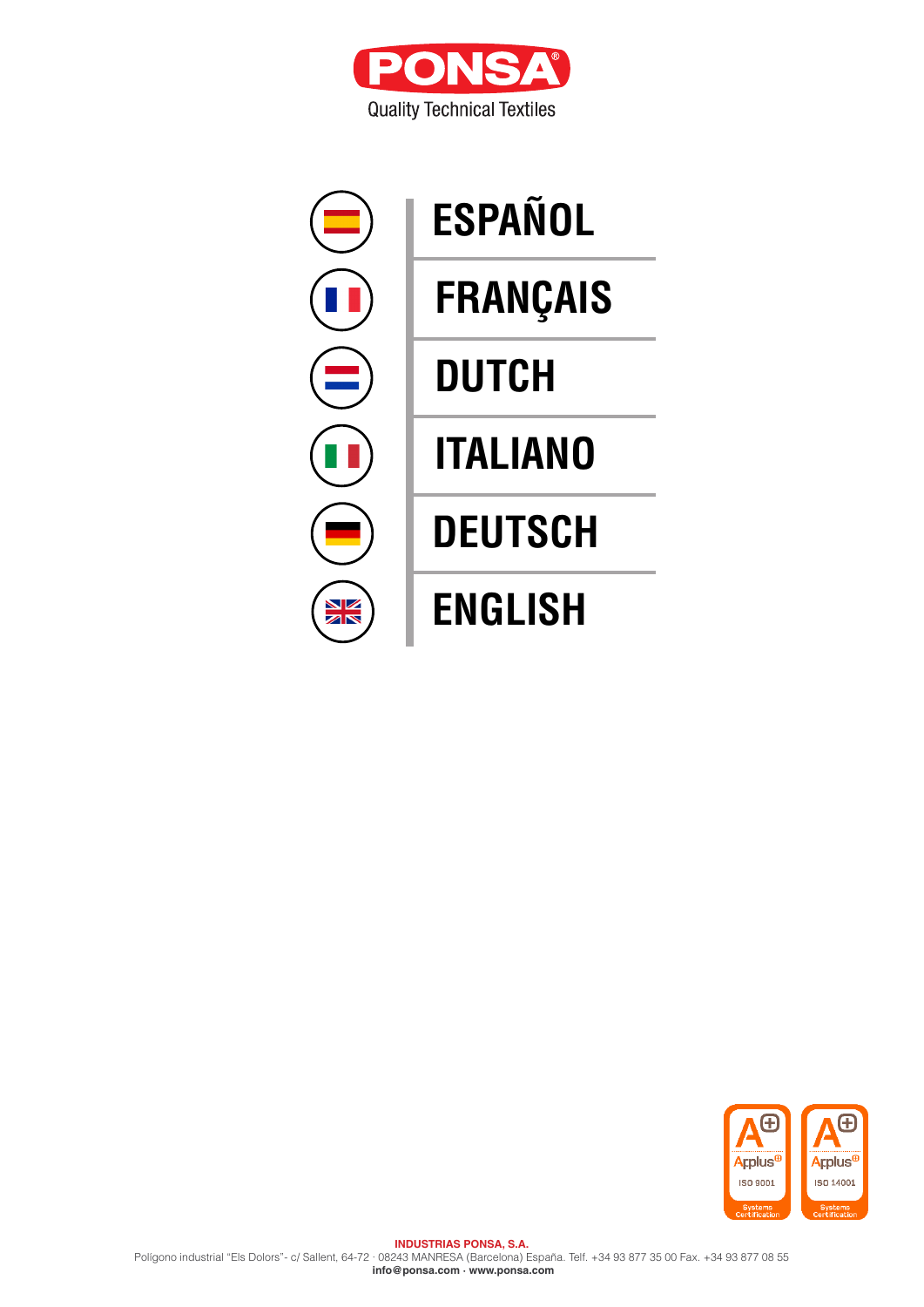<span id="page-1-0"></span>







# **Leyenda etiqueta eslingas**

- 1. Tipo de eslinga
- 2. Normativa **CE.**

3. Material de la cinta. Para cada tipo de material utilizado el color de la etiqueta deber ser diferente y la inscripción también.

POLIPROPILENO·POLIAMIDA·POLIÉSTER

4. Normativa de fabricación. Comprobar antes de usar,

que todas las eslingan cumplan la normativa de la CE.

- 5. Certificado ISO 9001:2008.
- 6. Trazabilidad. Codigo de barras.
- 7. Longitud útil de la eslinga.
- 8. Coeficiente de seguridad.
- 10. Nombre del fabricante o distribuidor.
- 11. Carga de trabajo máxima a tiro libre.
- 12. Cargas de la eslinga según posición de trabajo.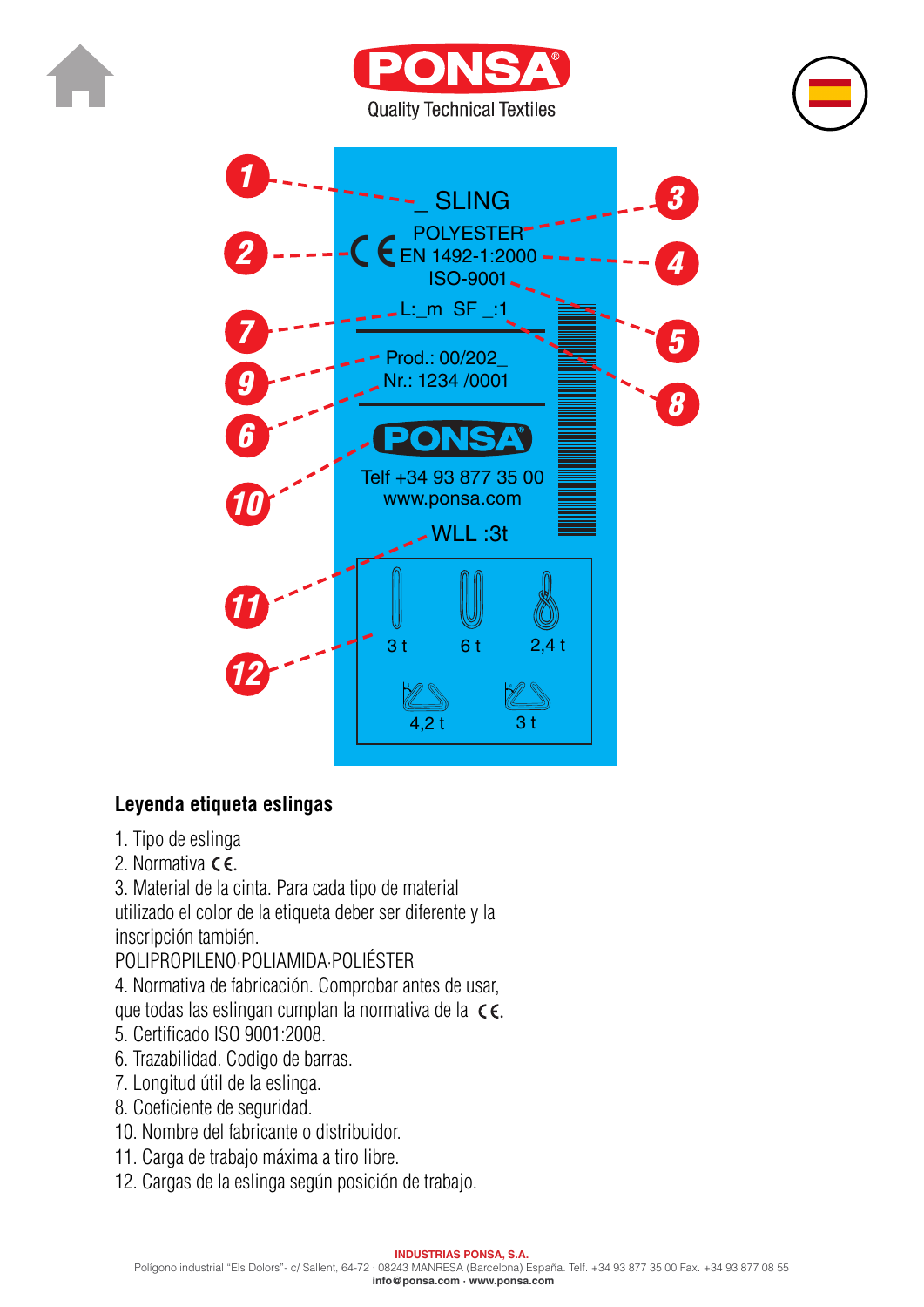<span id="page-2-0"></span>







# **Légende étiquette élingues**

- 1. Type d'élingue
- 2. Norme  $\epsilon$   $\epsilon$ .

3. Matériau de la sangle. Pour chaque type de maté-

riau utilisé, la couleur de l'étiquette doit être différente

et l'inscription également.

POLYPROPYLÈNE · POLYAMIDE · POLYESTER

4. Norme de fabrication. Avant utilisation, vérifier que ....., vormo<br>.

les élingues répondent à la norme  $\epsilon \epsilon$ .

- 5. Certificat ISO 9001:2008.
- 6. Traçabilité. Code barres.
- 7. Longueur utile de l'élingue.
- 8. Coefficient de sécurité.
- 9. Date de fabrication de l'élingue.
- 10. Nom du fabricant ou distributeur.
- 11. Charge de travail maximale en tir direct.
- 12. Charges de l'élingue en fonction des positions de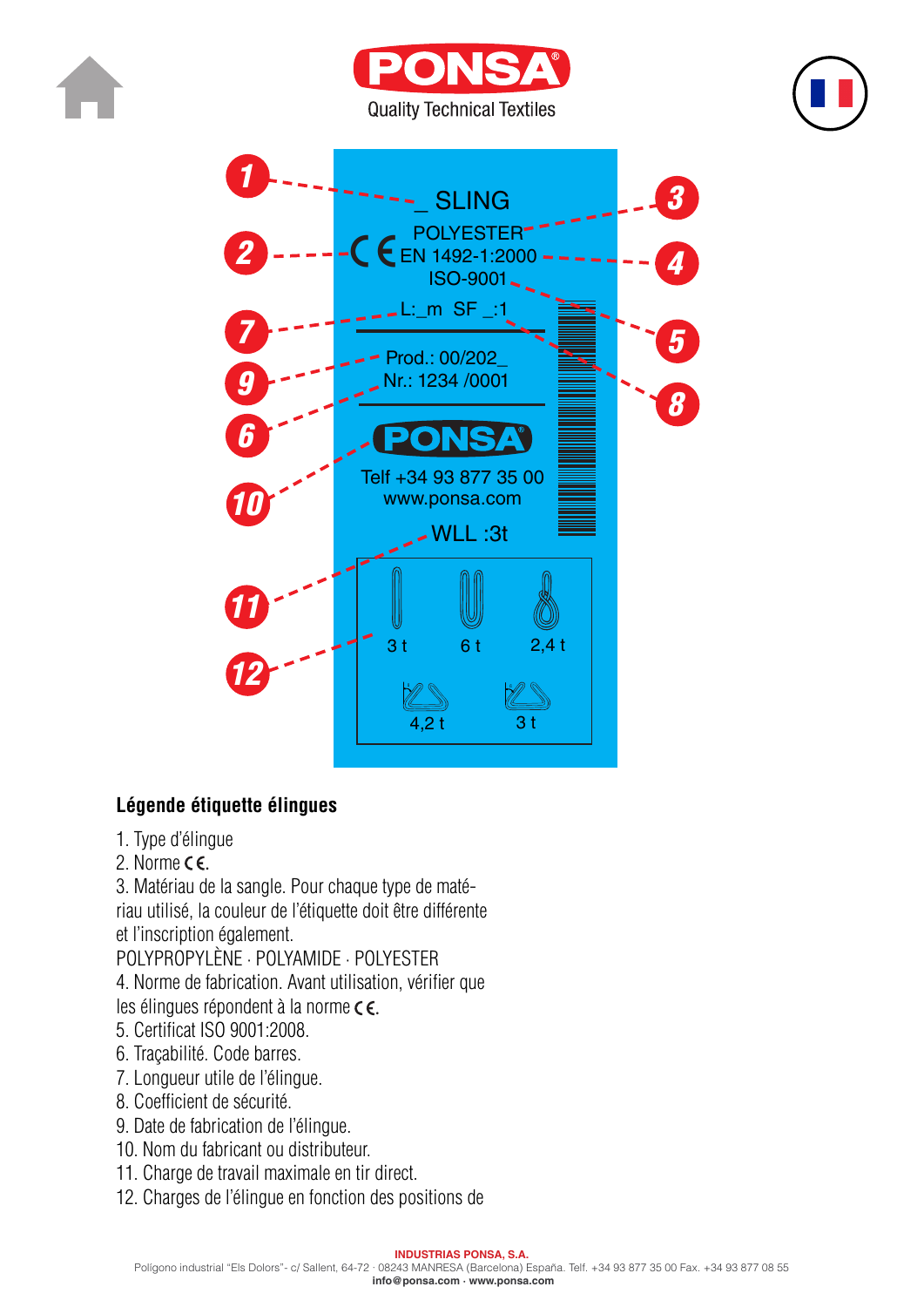<span id="page-3-0"></span>







#### **Uitleg informatie label**

- 1. Type hijsband.
- 2. Norm  $\epsilon$ .

3. Materiaal van de band. Afhankelijk van het gebruikte garen voor de band wordt een bepaalde kleur label gehanteerd.

#### POLYPROPILEEN-POLYAMIDE-POLYESTER

4. Norm van fabricatie. Controleer voor gebruik of de C E<br>bijsbanden voldeen aan een geldige normering hijsbanden voldoen aan een geldige normering.

- 5. Ponsa is ISO 9001:2008 gecertificeerd.
- 6. Traceerbaarheid. Barcode.
- 7. Gestrekte lengte van de hijsband.
- 8. Veiligheidscoëfficiënt.
- 9. Fabricatiedatum van de hijsband.
- 10. Naam van de fabricant of distributeur.
- 11. Maximaal te hijsen last bij gestrekte toepassing.
- 12. Sterkte van de hijsband afhankelijk van de te

gebruiken positie.

#### **INDUSTRIAS PONSA, S.A.**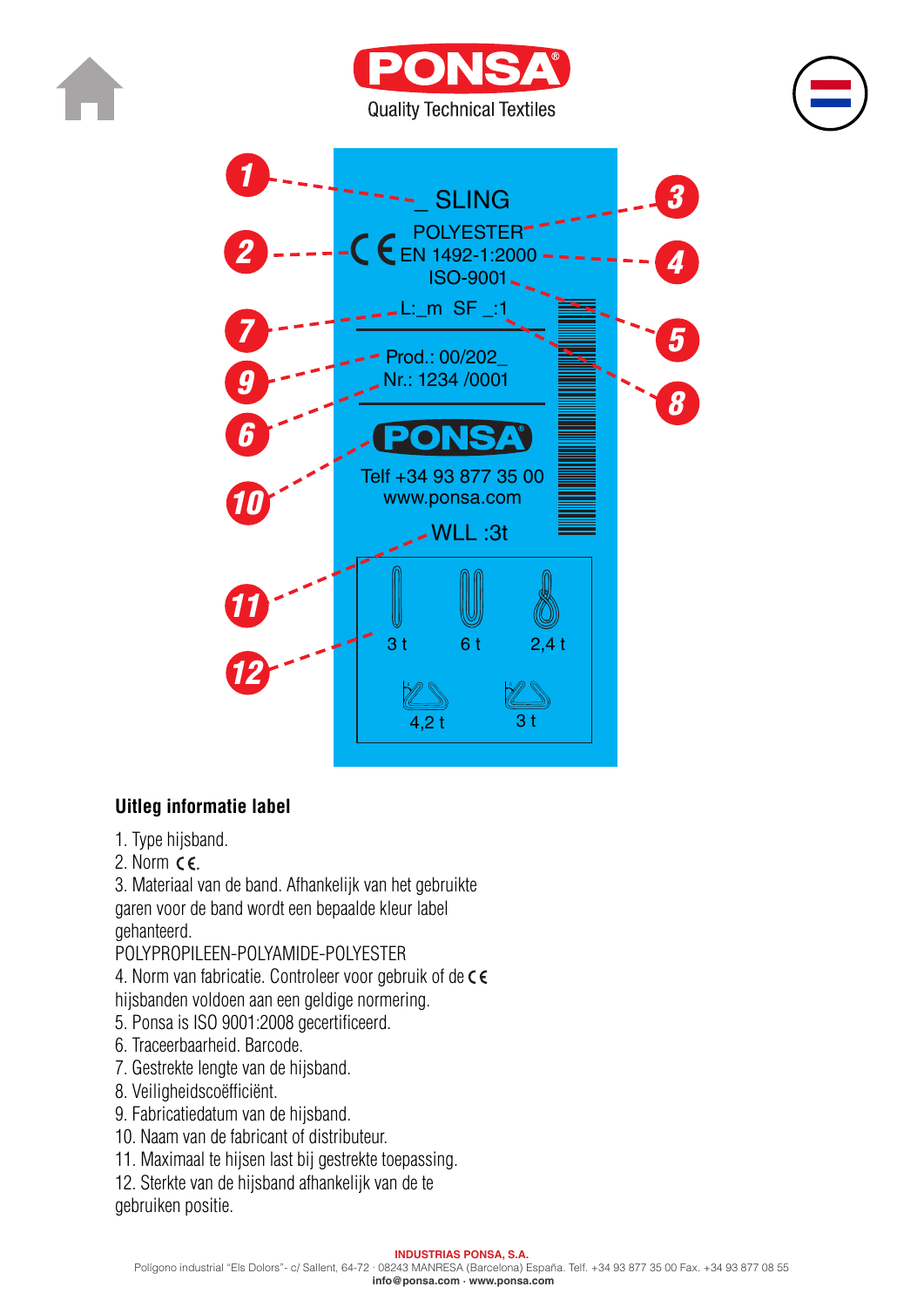<span id="page-4-0"></span>







### **Leggenda etichette cinghie:**

- 1. Tipo di cinghia
- 2. Normativa **⊂**€.
- 3. Materiale del nastro. Per ogni tipo di materiale usa-

to il colore dell'etichetta dev'essere diverso e la scritta pure diversa.

POLIPROPILENE-POLIAMIDE-POLIESTERE

4. Normativa di fabricazione. Verifficare prima dell'uti $l$ izzo che tutte le cinghie siano a normativa  $\in \mathsf{C}$ .

- 5. Certificato ISO 9001:2008.
- 6. Tracciabillità. Codice a barre.
- 7. Longitudine utile di lavoro della cinghia.
- 8. Coeficente di sicurezza.
- 9. Data della produzzione della cinghia.
- 10. Nome del produttore o distributore.
- 11. Carico massimo a tiro diretto.
- 12. Carico della cinghia secondo l'utilizzo.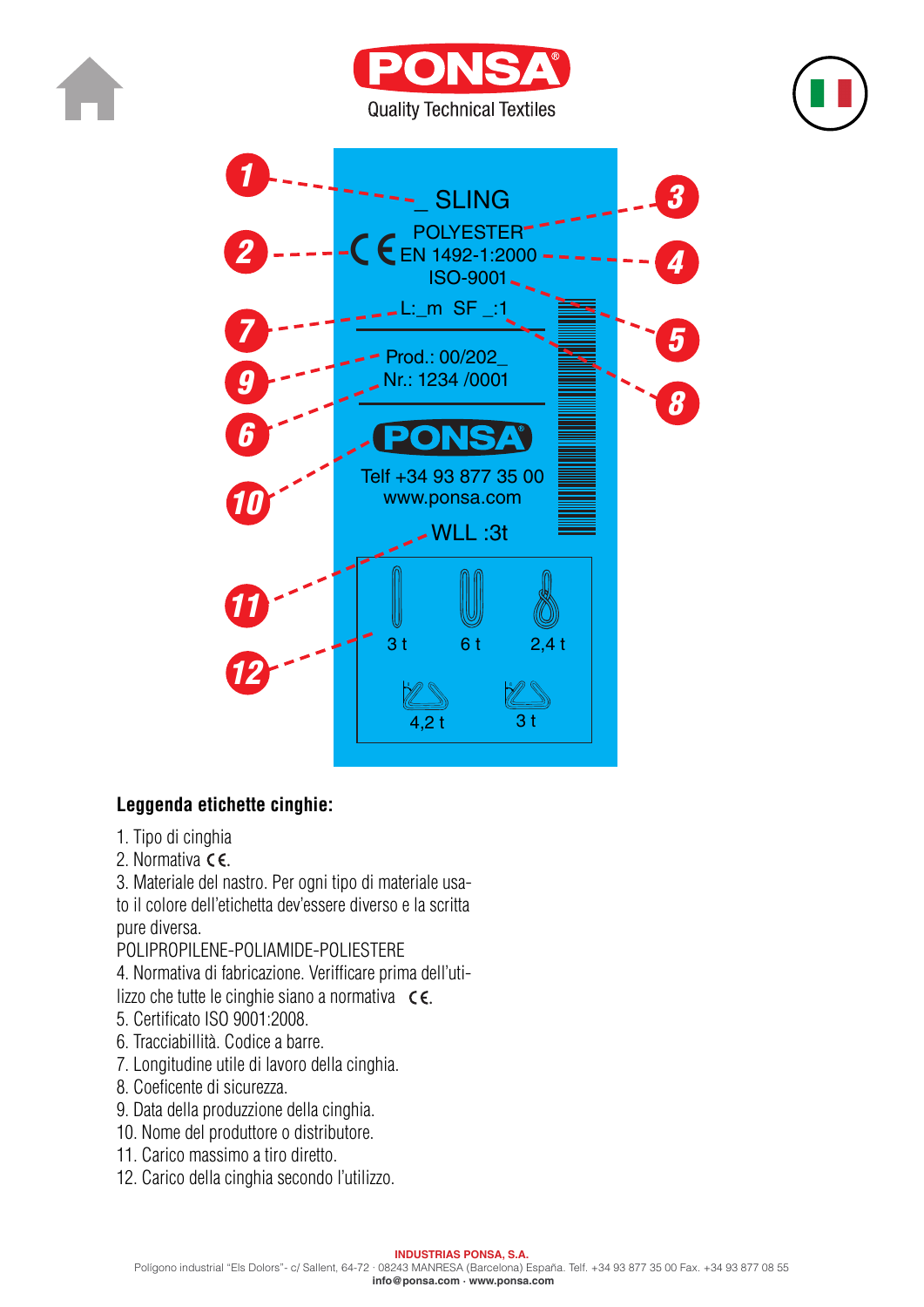<span id="page-5-0"></span>







### **Legend sling label**

- 1. Art des Hebebandes
- 2. Normierung  $\epsilon$ .

3. Für jede Art von Bandmaterial muss das Etikett in einer entsprechenden Farbe und einer spezifischen Beschreibung verwendet werden.

POLYPROPYLEN / POLYAMID / POLYESTER.

4. Normierung – Vor der Anwendung des Hebebandes<br>sisberstellen, dass die eingesetzten Bänder der CE sicherstellen, dass die eingesetzten Bänder der CE Normierung entsprechen. CE.

- 5. ISO 9001:2008 Zertifizierung.
- 6. Rückverfolgbarkeit, Strichcode.
- 7. Nutzlänge des Hebebandes.
- 8. Sicherheitsfaktor.
- 9. Herstelldatum.
- 10. Name des Herstellers oder des Distributeurs.
- 11. Maximale Nutzlast bei einfachem Zug.
- 12. Tragefähigkeit je nach Einsatzart des Hebebandes.